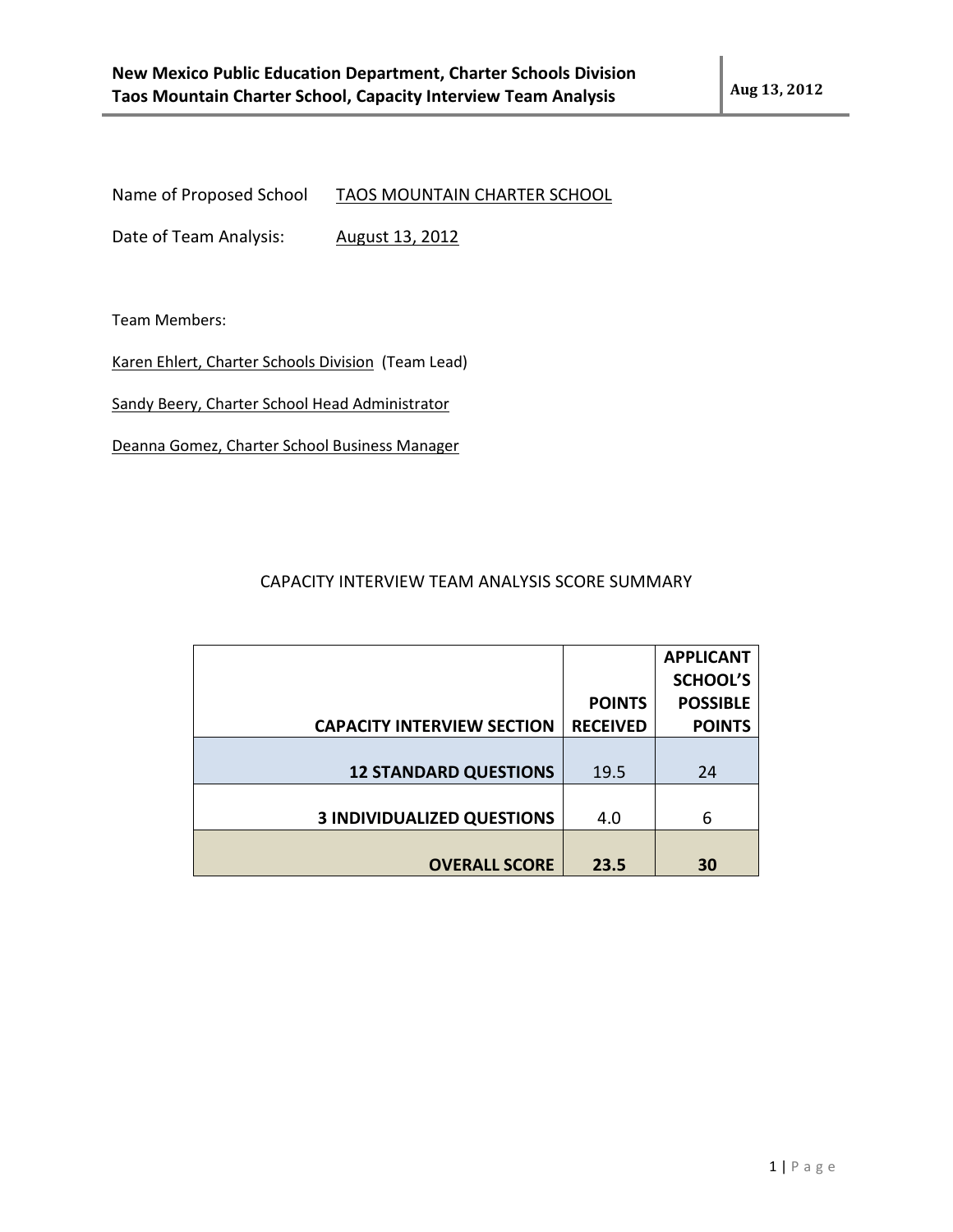| <b>Educational</b><br><b>Plan</b> | Describe a typical day for a student in your school. Please be as concise and<br>1.<br>specific as possible; consider the teachers, the materials, the class, the parents,<br>ancillary staff, etc.                                                                                                                                                                                                               |
|-----------------------------------|-------------------------------------------------------------------------------------------------------------------------------------------------------------------------------------------------------------------------------------------------------------------------------------------------------------------------------------------------------------------------------------------------------------------|
| Score: 2                          | <b>Comments:</b><br>A thorough description of a typical day was presented by the applicants. The description<br>was in alignment with the philosophy and educational plan described in the application.<br>The applicants emphasized that the Waldorf-inspired curriculum is aligned with the<br>developmental stages of children.                                                                                |
| <b>Educational</b><br><b>Plan</b> | What is your plan if the school's actual enrollment population is different from<br>2.<br>the targeted population you originally intended to serve?                                                                                                                                                                                                                                                               |
| Score: 1                          | <b>Comments:</b><br>A limited discussion was provided in regard to a plan if the school's actual enrollment<br>population is different from the targeted population originally intended to serve. The<br>applicants described their target population as parents who are interested in Waldorf and<br>emphasized the need to provide parent education before parents complete applications for<br>their children. |
| <b>Governance</b>                 | Please explain the delineated roles and responsibilities of, and the<br>3.<br>relationships between, the founders, the governing body, and the school's<br>administration during the transitional period between the planning year and<br>the first year of operations. Describe how those relationships evolve over the<br>full term of the charter.                                                             |
| <b>Score: 1.5</b>                 | <b>Comments:</b><br>The applicant team's response indicated clarity about the roles and responsibilities of the<br>founding team and the transition to a governing body during the planning year. Less clarity<br>was expressed about the role of the founding group after the planning year was<br>completed.                                                                                                    |
| <b>Governance</b>                 | How does the school's governing body exercise its oversight and<br>4.<br>accountability? What does the governing body have oversight of?                                                                                                                                                                                                                                                                          |
| Score: 2                          | <b>Comments:</b><br>The applicant team's response indicated clarity in regard to hiring a Director, compliance<br>with the Open Meetings Act, policy development and reports to the governing body.                                                                                                                                                                                                               |
| <b>Facility</b>                   | Describe your plan for acquiring a facility and ensuring that the facility meets<br>5.<br>educational occupancy standards required by applicable New Mexico<br>construction codes. Whose responsibility is it to carry out this major piece of<br>opening a charter school?                                                                                                                                       |
| Score: 2                          | <b>Comments:</b><br>The existing private Taos Waldorf School facility would be used for the proposed Taos<br>Mountain Charter School facility. PSFA approved the Facility Master Plan. The founding<br>team intends to oversee the process of transitioning that includes closing Taos Waldorf<br>School and opening Taos Mountain Charter School.                                                                |
| <b>Facility</b>                   | If you cannot find a building that meets PSFA approval, what is your next steps<br>6.                                                                                                                                                                                                                                                                                                                             |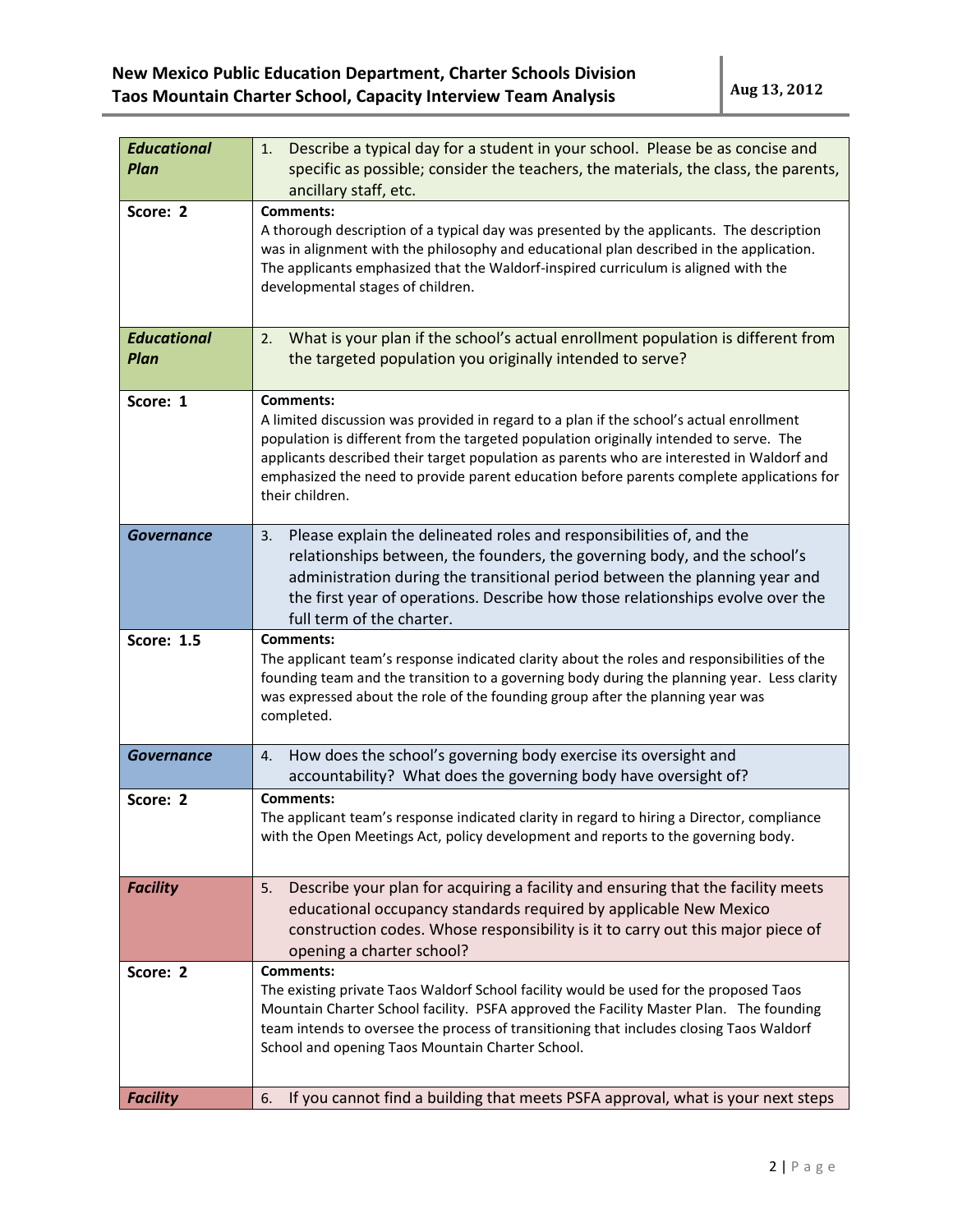|                                          | plan?                                                                                                                                                                                                                                                                                                                                                                                                                                                                                                                                        |
|------------------------------------------|----------------------------------------------------------------------------------------------------------------------------------------------------------------------------------------------------------------------------------------------------------------------------------------------------------------------------------------------------------------------------------------------------------------------------------------------------------------------------------------------------------------------------------------------|
| Score: 2                                 | <b>Comments:</b><br>The applicant team's response indicated that should the application be approved, it is<br>unlikely that current plans to occupy the existing Taos Waldorf School would change. The<br>facilities committee would, however, develop a back-up plan to find another facility, if<br>necessary.                                                                                                                                                                                                                             |
| <b>Finance</b>                           | How are you going to open your school without federal start-up funds?<br>7.                                                                                                                                                                                                                                                                                                                                                                                                                                                                  |
| Score: 1                                 | <b>Comments:</b><br>The general response indicated establishment of a foundation, reliance on voluntary<br>donations from current Taos Waldorf School families, formation of a fund-raising<br>committee, and writing grant applications. The furnishings and materials would be<br>available from the existing school which would eliminate some necessary start-up costs.<br>Specifics in regard to grant applications and other fundraising activities were not provided.<br>No specific funding has been received at this point in time. |
| <b>Finance</b>                           | If something in your budget is not working as planned, for instance, you do not<br>8.<br>get the desired enrollment numbers for the first year, what will be your plan of<br>action?                                                                                                                                                                                                                                                                                                                                                         |
| Score: 2                                 | <b>Comments:</b><br>The applicant team's response indicated that a clear "triage" plan would be prepared and<br>ready for implementation in the event the expected revenue did not materialize.                                                                                                                                                                                                                                                                                                                                              |
| <b>Policies and</b><br><b>Procedures</b> | If your school requires a change to the original charter contract what is the<br>9.<br>process for your governing body to address that change?                                                                                                                                                                                                                                                                                                                                                                                               |
| Score: 2                                 | <b>Comments:</b><br>A clear response was provided that included defining a material change vs. non-material<br>change and following the authorizer's process to request a Governing Board-approved<br>change to the charter contract.                                                                                                                                                                                                                                                                                                        |
| <b>Policies and</b><br><b>Procedures</b> | 10. What role do policies have in the operation of a school? What triggers the<br>need for a policy?                                                                                                                                                                                                                                                                                                                                                                                                                                         |
| Score: 1                                 | <b>Comments:</b><br>The response indicated a lack of familiarity with policies required by New Mexico rule and<br>statute in operating a public charter school.                                                                                                                                                                                                                                                                                                                                                                              |
| <b>Policies and</b><br><b>Procedures</b> | 11. What do you anticipate your process will be for developing policies? How will<br>you ensure that your policies and procedures are not only compliant, but<br>current and effective?                                                                                                                                                                                                                                                                                                                                                      |
| Score: 1                                 | <b>Comments:</b><br>The applicant team's response did not include a specific plan for policy development and<br>compliance review was not addressed.                                                                                                                                                                                                                                                                                                                                                                                         |
| <b>Planning Year</b>                     | 12. What major challenges to you anticipate during the planning year as you work                                                                                                                                                                                                                                                                                                                                                                                                                                                             |